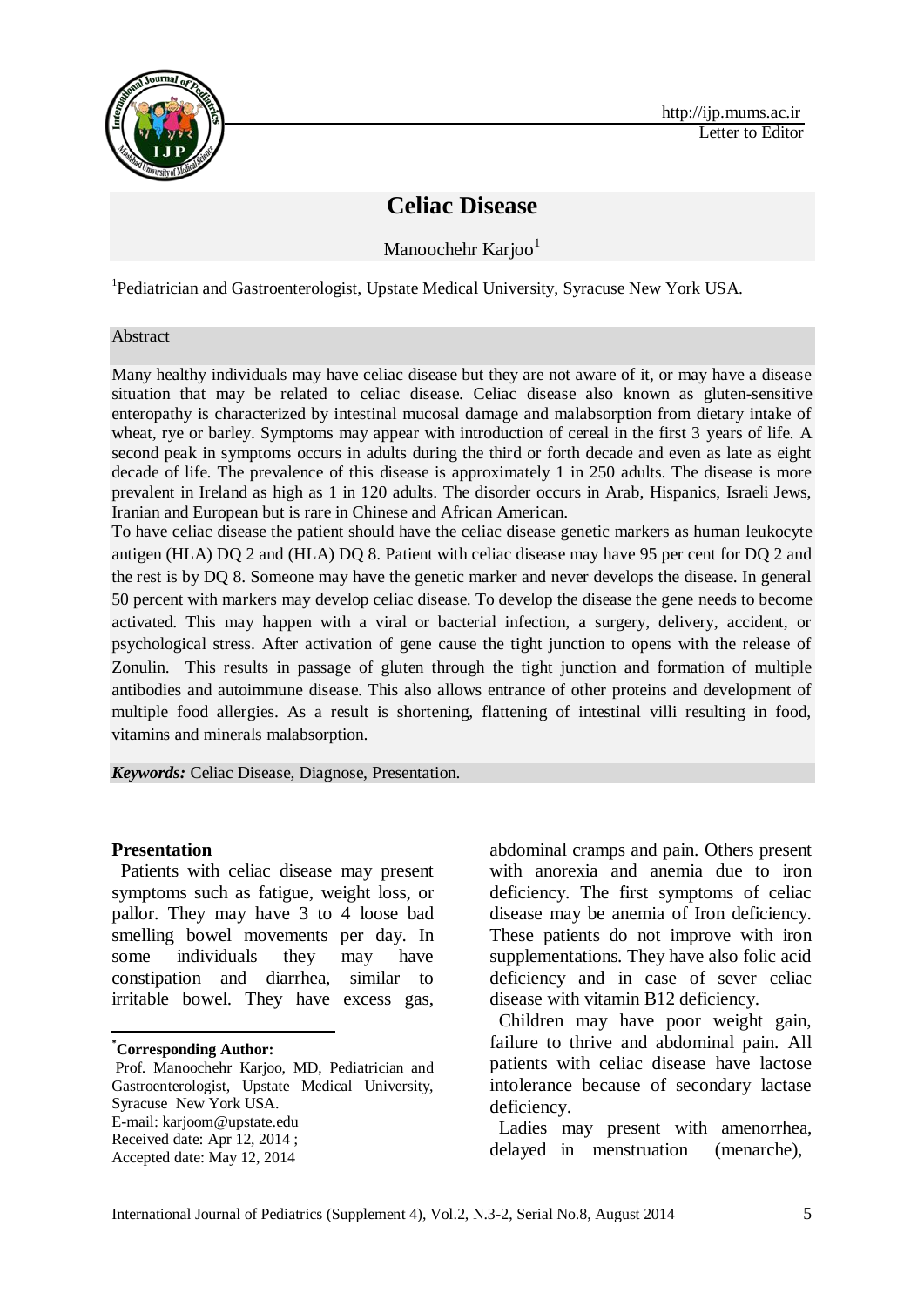infertility and repeated miscarriage. The cause of infertility may be related to nutritional deficiency. Other factors such as vitamins, minerals and specially iron deficiency. The cause of miscarriage is related to placental insufficiency due to transglutaminase attachment to the placenta. Males may be infertile with celiac disease. It is due to anemia, nutritional deficiency, abnormal shape, motility and decreased sperms count. Hair loss in not uncommon. In some individuals eat more than they need, and may be overweight. Patients with celiac disease have fat soluble vitamin D deficiency causing bone disease, vitamin K deficiency causing bleeding problems such as nose bleeding. Vitamin A deficiency may lead to night blindness.

Psychiatric findings such as mood changes, irritability, and depression. The cause of psychiatric presentation is not known. Skin lesions as dermatitis herpetiformis is seen in 5% of patients on elbows, knees, and rash on the face, head, neck, and trunk. If any time the physician finds any of the above symptoms on his patient should be tested for celiac disease and to consult with Gastroenterologist for intestinal biopsy for confirmation.

# **Who is at risk to develop celiac disease?**

Patient with type 1 diabetes mellitus. Patients with a congenital disorder such as Down's syndrome or Turner syndrome. Patients with autoimmune diseases such as Autoimmune Thyroid disease, Rheumatoid Arthritis, Lupus and Autoimmune immunoglobulin A (IgA) deficiency.

# **What is Celiac Disease Iceberg?**

Only about 50% of patients with celiac disease have symptoms of it. This is like the tip of an iceberg above water. Others have the disease but do not have any symptom of it. This is like the part of iceberg that is under water and is not seen. The parents and siblings of a child with celiac disease should be tested for celiac

disease, because they may have the disease but are asymptomatic.

## **How to Diagnose Celiac Disease?**

By antibodies that appear in the blood. They are anti gliadin antibodies ( AGA), anti-tissue transglutaminase antibodies ( IgA TTGA, anti endomysium antibodies (IgA EMA) Deaminated Gliadin Peptide Antibodies (DPG-AGA). All patients should have total serum immunoglobulin IGA test. If a patient has IGA deficiency should be tested with above tests with IGG anti gliadin. If the test is positive the patient should have endoscopy for small bowel biopsy. Endoscopy shows flattening, decrease intestinal folds, aphtus lesions or scalloping. Histology shows flat mucosa, loss of intestinal villi with increased intraepithelial lymphocytes.

# **What are the Genetic Markers?**

Another way to know if someone may develop celiac disease is a genetic test on white blood cells called HLA testing. One of them is DQ2 found in 95% of celiac patients and DQ8 in remaining patients. Negative DQ2 and DQ exclude the diagnosis of celiac disease in 99% of cases. This means that patient will not develop celiac if the genetic marker is negative. If the genetic markers are positive, the patient has a good chance to develop the disease. Factors that may trigger the gene to become active and patient become symptomatic are.

Infections, such as rotavirus induced diarrhea in children, bacterial infection a surgery or a trauma as mentioned above.

# **What is the Treatment of Celiac Disease?**

Celiac disease is the only autoimmune disease that goes under control with diet free of gluten. All gluten containing foods should be restricted. Patient should avoid wheat, rye and barley. Usually a dietitian consultation is needed to explain the diet not allowed. Gluten free diet should be